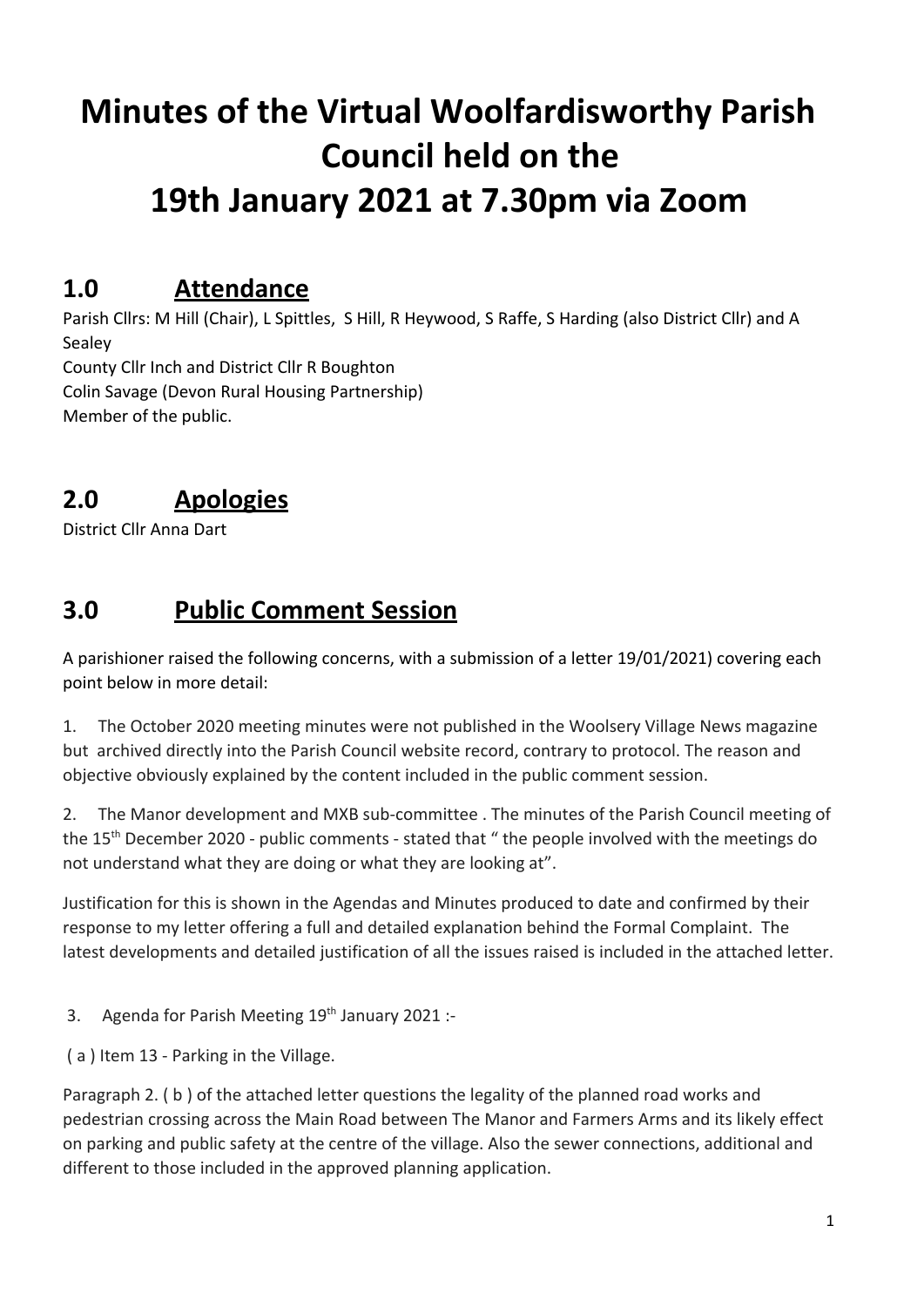( b ) Items 6 & 7 - Presentation by Colin Savage ( Devon Communities Together ) & Affordable Housing - Paragraph 3 of the attached letter explains the history and background to the issue, together with the justification for including it in the Formal Complaint.

 This email and supporting letter of explanation is the result of both Parish & District Councillors refusal to respond to public issues raised.

# **4.0 Declaration of Personal / Prejudicial Interest for items of the agenda**

Cllr Heywood declared an interest for the financial item "Cllr Heywood Expenses".

# **5.0 Minutes of the previous meeting to be approved and signed as a true and accurate record**

The minutes were agreed as a true and accurate record, to be signed by the Chair at the next face-to-face meeting. Proposed by Cllr Harding, seconded by Cllr Raffe.

# **6.0 Affordable Housing - Presentation by Colin Savage (Rural Housing Enabler - Devon Rural Housing Partnership)**

Colin gave a presentation on Affordable Housing in Woolsery, including an overview of the alternative delivery models (Traditional Housing Association, Community Land Trusts, Rent Plus and Private Developer).

Questions raised;

1. The Housing Association will own the lease on the land, how does this impact on any potential lease changes? It was stated a Community Land Trust is exempt from this.

2. With a CLT, 10% of the costs are to be met locally - how? This is the Community Housing Fund, of which Torridge District Council has a small amount remaining. Colin's time can also be used at match funding. In the larger grant from the Homes England is applied for, time can be used from Colin and the Wessex Trust.

#### **ACTION: All Councillors to review the options discussed and detailed in Colin's presentation, to discuss a way forward at the next meeting**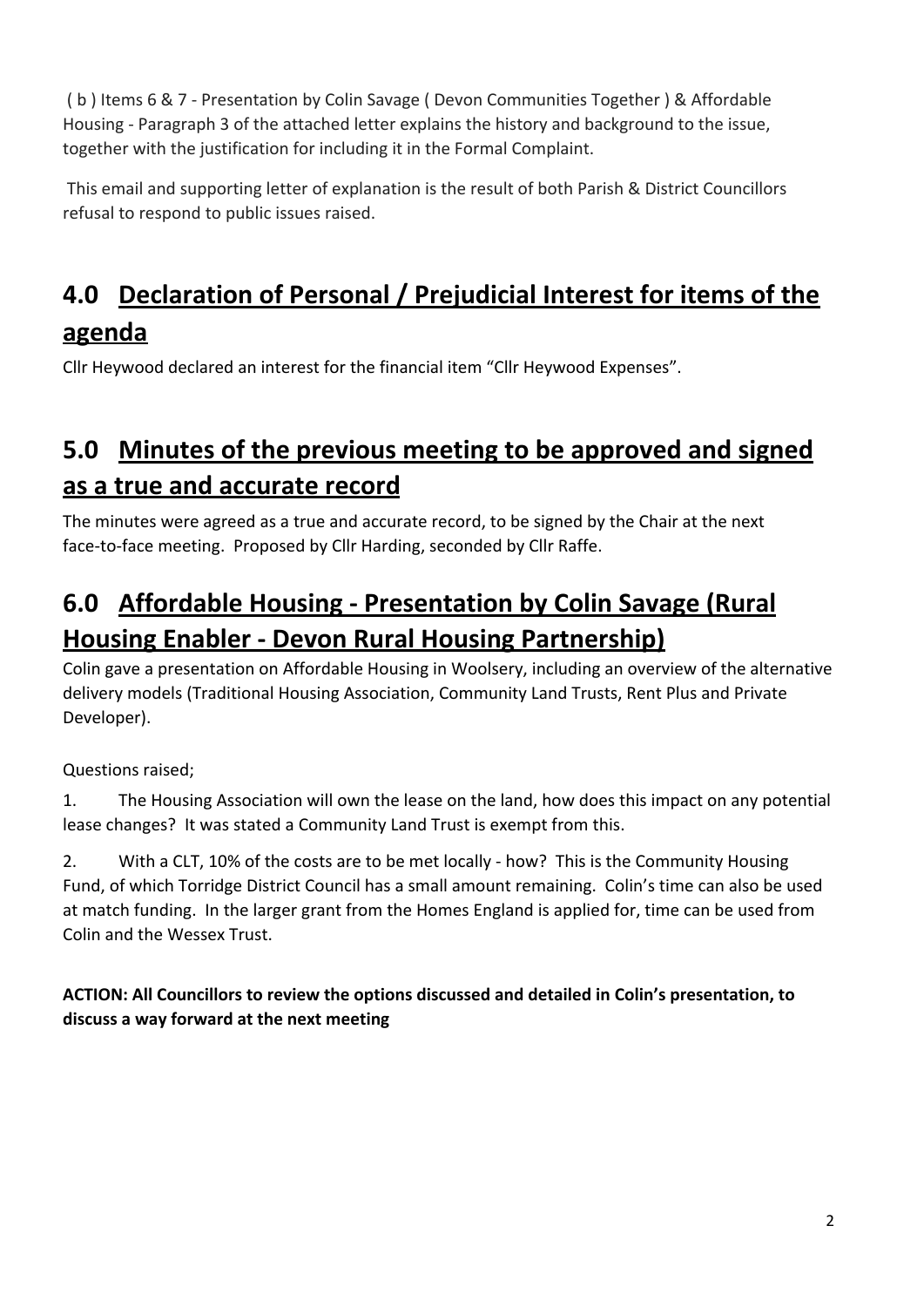# **7.0 Clerk's Report**

- **A. Lead for Footpaths** Cllr Harding, Cllr Raffe and Cllr Heywood agreed to monitor the footpaths.
- **B. Planning Training ACTION: The Clerk to confirm a date with TDC.**
- **C. Wildflower & Gateway Project:** To look at creating gateways to the Parish (4 in Woolsery and 4 in Bucks Cross and Bucks Mills), and potentially getting the school involved in the design. **ACTION: Cllr Harding to bring some ideas to the next meeting.**
- **D. Grass Cutting Tender** Is not due until 2022
- **E. Parish Clerk Appraisal ACTION: Date to be set prior to the January meeting**
- **F.** Salt Bin Reported to Highways who will assess the bin and fill.

# **8.0 Reports from County Cllr, District Cllrs and Parish Cllrs**

#### **County Councillor Inch**

- Salt Bins needs checking.
- Free Meals for Children There has been media with regards to the standard of the food packs. However, Devon County Council provides excellent pre-pack meals, of which there has only been one complaint . As well as the packs, the School has the option to give out the £15 per week.
- Devon County Council will be increasing the Council Tax next year, as well as Torridge District Council.
- Footpath Cllr Inch is the Vice Chair of the Rights of Way Committee, therefore those monitoring footpaths can also liaise with Cllr Inch.
- Wildflower & Gateway Project Cllr Inch still has grant funds left and would be keen to support the project. Abbotsham has a similar project with wildflower on the verges, of which Devon County Council provided stakes in order to prevent cutting.

#### **District Councillors**

**Cllr Boughton** - Setting the budget for 2021 / 2022 will take place over the next month, firstly with the review of potential spend and ways of increasing income through Council Tax, Parking and Green Waste Charges. Any proposals are to be reviewed at the C&R meeting, as well as the Internal Overview & Scrutiny, with any final proposals having to be approved by the Full Council.

**Cllr Harding -** Torridge District Council has Covid grants available to businesses. Devon County Council has funding available of up to £700, which can help with meals.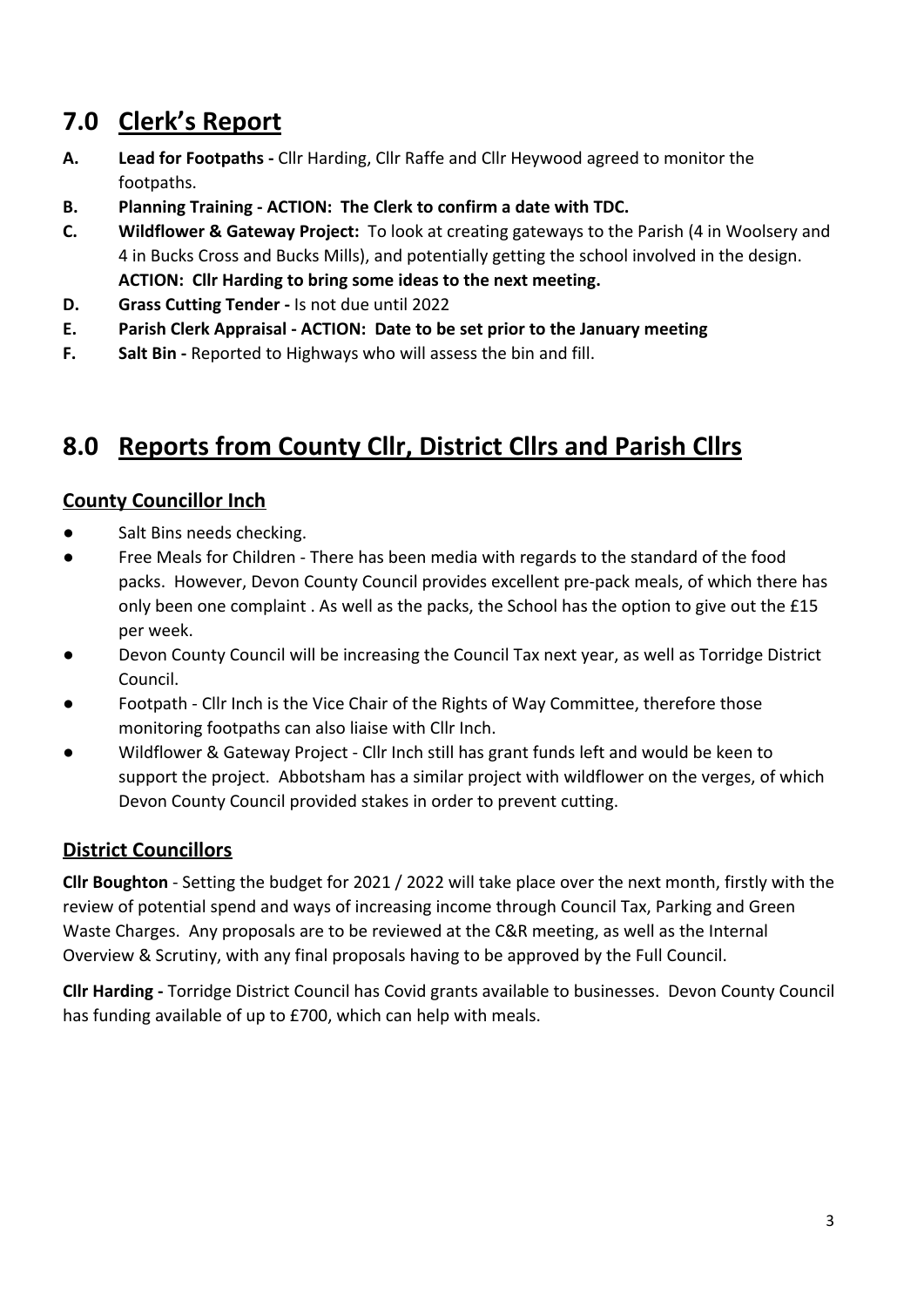#### **Parish Councillors**

**Cllr Spittles**

- The road has been closed down to Bucks Mills to allow extensive work with gabion baskets and fencing.
- The Police asked a second home owner to return home.
- It has been one year since the Bucks Mills drainage was discussed with no further updates. The Clerk noted that the SWW feasibility study was not due to March 2021. **Action: The Clerk to liaise with Mark Beer at Torridge District Council to see if there has been any updates from South West Water.**
- In the public comment session it was stated that the October 2020 minutes were not published in the Woolsery Village News, contrary to protocol. It was noted that whilst the Clerk submits the full minutes to the Village News, it is not protocol.

**Cllr M Hill -** Received a complaint with regards to the scaffolding around The Smithy, stating that there were no lights at night. **ACTION: The Clerk to liaise with MXB regarding this.**

### **9.0 Planning Applications**

#### **Applications**

1/1155/2020/FUL - Three proposed commercial fishing lakes, amenity building, parking and access. Land at Higher Ashmansworthy, Woolsery. Response by 20th January, as agreed by TDC. An objection letter was received from Mr Bonnefin. **Following conversation the Parish Council supported the points raised by Mr Bonnefin, stating that these need to be addressed.**

1/1193/2020/FUL - Proposed extensions and alterations. Walland Barn, Bucks Cross. Response by 29th January 2021. - **Woolsery Parish Council raised no objections.**

#### **Decisions & Appeals – FYI**

None.

### **10.0 Progress of Highways Issues**

**Review of priority roads in the Parish - to put forward for budget 2021/2022 - ACTION: The Clerk to ascertain what roads have been addressed in the Parish during 2020/2021. Priority roads to be set at the February meeting.**

### **Woolsery**

A. No parking cones during road closures below (Manor Park) - Highways stated that the diversion route is around the A39 and not through Manor Park. Whilst the cones will be placed on this occasion, they are not enforceable and not something that Highways would normally do.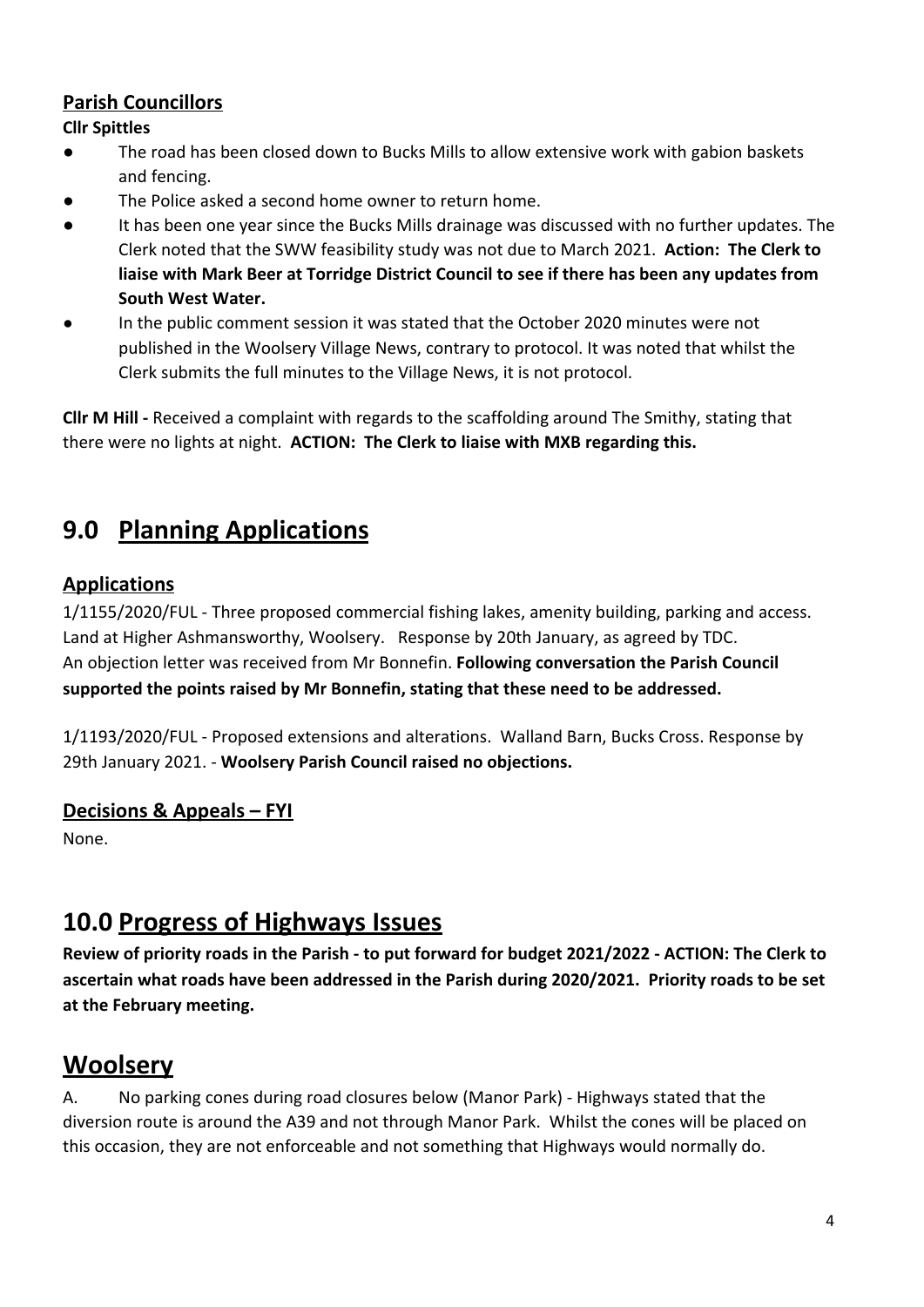**Action: The Clerk to liaise with Highways to see whether the Parish Council could place their own cones.**

- B. Leaworthy Cross , Pleademill Bridge and Repairs outside Claw Farm No update.
- C. Finger Posts Highways Team to inspect the finger posts, reporting back to the Parish Council.

Other Highways issues raised included:

- The junction from Parkham to Cranford needs attention, as there have been two recent accidents. This includes, repainting the junction road marking and adjusting the give way sign so that it is facing the right way. **ACTION: The Clerk to liaise with Highways.**
- When the road is closed from School Corner to Copper Hill for the connection of a sewer pipe, could Highways also address the issue of the drain at the bottom of Copper Hill, which still overflows. **ACTION: The Clerk to liaise with Highways.**
- The mirror on the bank at Merry Harriers has been broken. Permission was previously given. **ACTION: Cllr Heywood to liaise with the owner and replace the mirror.**

### **Road Closures**

**11th - 15th January 2021, 18th - 22nd January 2021 and 25th - 29th January 2021. Road closed from Buck Cross to Laburnum Cottage, Bucks Cross.** Closed to allow Gabion Baskets and Fencing.

**1st - 12th February 2021 - Road from the Farmers Arms to Alminstone Cross.** EXCAVATE TRENCH IN ROAD TO RE CONNECT EXISTING SEWER PIPE. TAKE OUT EXISTING KERBS AND REPLACE WITH NEW GRANITE KERBS. INSTALL NEW DISH CHANNEL KERBS

**16th - 26th February 2021 - Road from Fernlea to Auction Way, Woolsery -** EXCAVATE TRENCH IN ROAD TO RE CONNECT EXISTING SEWER PIPE. TAKE OUT EXISTING KERBS AND REPLACE WITH NEW GRANITE KERBS. INSTALL NEW DISH CHANNEL KERBS.

**1st - 26th March 2021 - Road from Cranford Water Bridge to Farmers Arms.** TAKE OUT EXISTING KERBS AND REPLACE WITH NEW GRANITE KERBS. INSTALL NEW CROSSOVER. INSTALL NEW GRANITE DISH CHANNEL STONES. LAY GRANITE STONES IN FARMERS ARMS FOOTPATH.

### **11. Covid-19 Updates**

No further updates in terms of additional funding. The Parish Council will remain meeting on Zoom, until notified.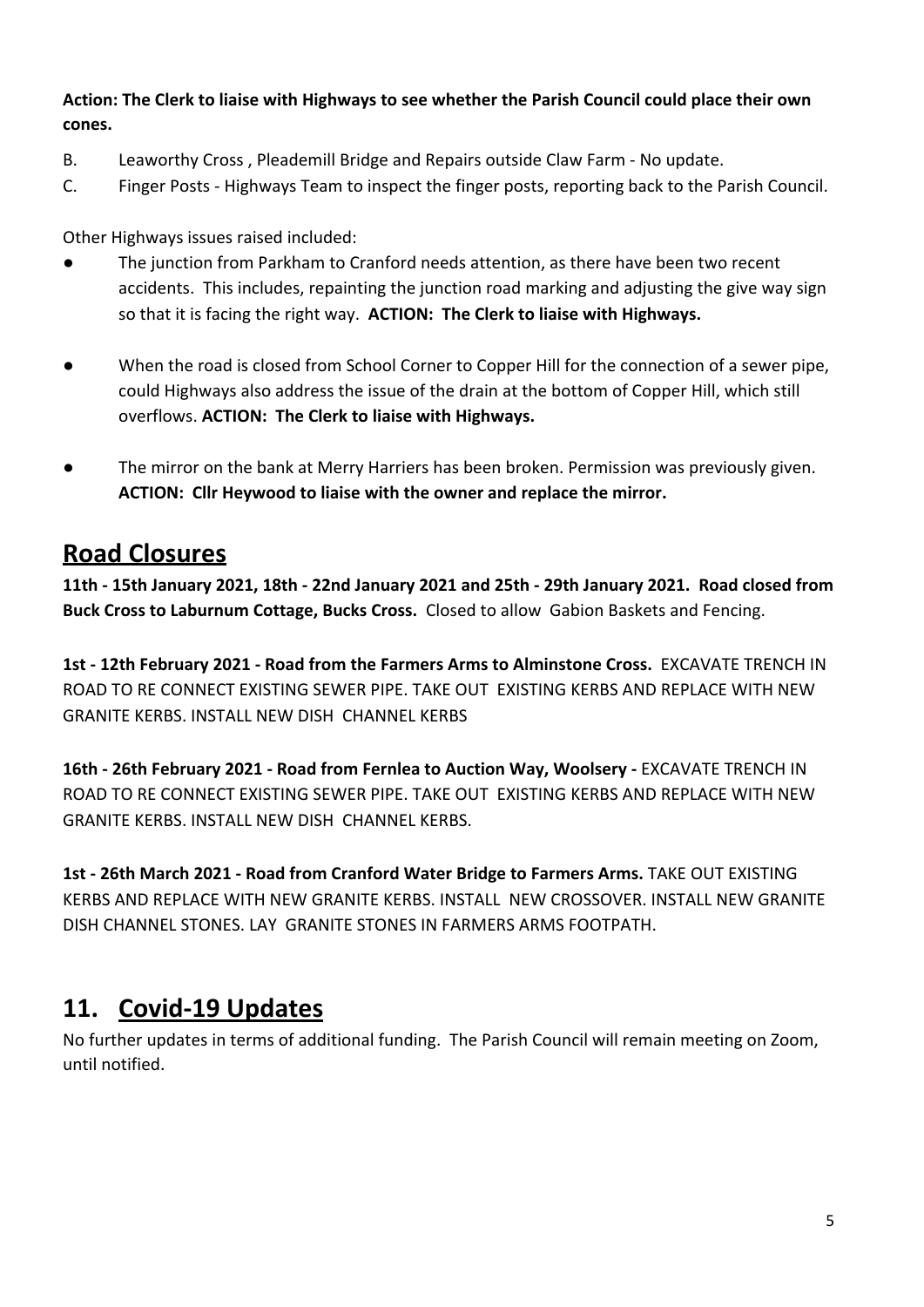# **12. Parish Plan 2021 Update Cllr Hill)**

Following discussion it was agreed for Councillors to consider what they would feel is required in the Parish, i.e. Affordable Housing, Industrial Units, etc. Ideas to be submitted to the Clerk by the 9th February, who will summarise into a list, ready for discussion at the next Parish Council meeting, 16th February. **Action: Agenda item for the next meeting.**

# **13. Parking in the Parish (Update Cllr Hill)**

Complaint received with regards to parking in front of the Manor. No further updates.

### **14. Update from MXB Sub-Committee**

The minutes from the meeting 14th January were circulated. Cllr Heywood noted the great efforts made by MXB in finding the benchmark stone.

The replacement of the granite kerbs were initially refused by Highways due to the cost of up-keep. It was thought that Highways changed their mind, as MXB will be responsible for the maintenance. **ACTION: To ask the question at the next MXB Sub-Committee meeting.**

# **15. FINANCES**

### **Payments to be authorised**

- a) Lisa Hutchings December 2020 £439.68
- b) HMRC 20% Tax December 2020 £109.92
- c) SLCC Membership 2021 £130.00
- d) Cllr Heywood Reimbursement for Christmas Lights £84.98

**Cllr Spittles proposed to authorise items a to c, seconded by Cllr M Hill. All in agreement. Cllr M Hill proposed to authorise item d, seconded by Cllr Harding. All in agreement, excluding Cllr Heywood who declared an interest.**

#### **Income received & Bank Account Balance**

Devon Council Council - Cllr Inch Grant - £200.00 (Christmas Lights & Tree)

Current account - £2977.32 Reserve account - £17,503,15.

#### **To set the Budget & Precept for 2021 / 2022**

The Clerk went through the proposed budget and precept. Cllr S Hill proposed to keep the Procept the same at £14,566, seconded by Cllr Spittles. All in agreement. **ACTION: The Clerk to submit the Precept form to Torridge District Council.**